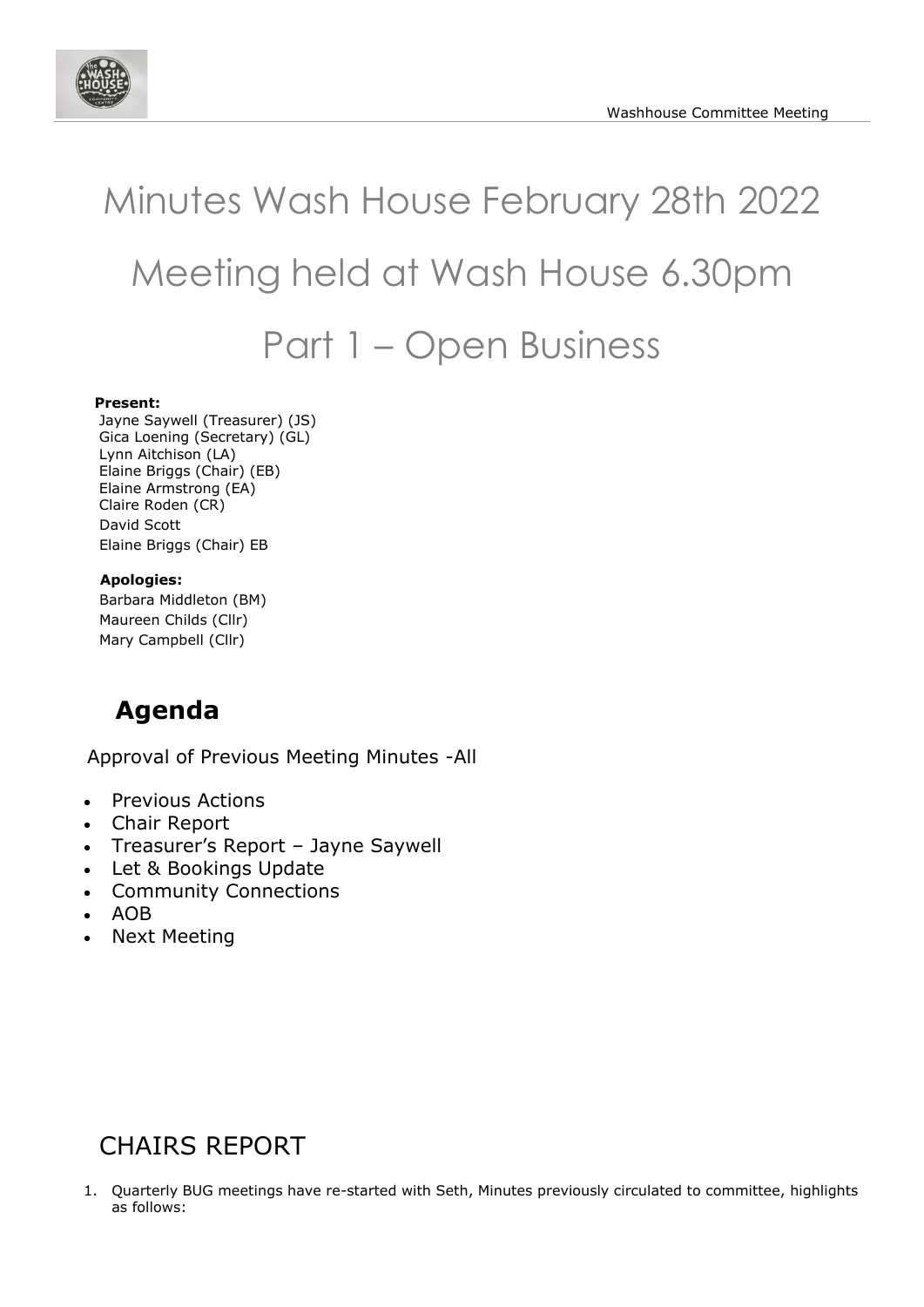

- We can start to increase the volume of lets taking place, though we still need toe 15mins between lets and the COVID safety measures as discussed yesterday.
- The boiler in the kitchen is fixed
- The Art room ceiling roof is fixed
- FM aim to take care of Fogging for February 2022
- Capacities
	- Art Room can be increased to 8 (please use the CO2 monitor to keep an eye on the state of play)
	- $\triangleright$  Youth Room increased to 6 (again we need to use CO2 monitor to ensure levels are safe)
	- ➢ Main hall stays as it is but Seth is addressing the windows hope to have an update on this soon.
- 2. EVOC training 23rd Feb was made available to the committee
- 3. Elections in the Wash House again in May 2022, Linda dealing with this so probably no income this time round.
- 4. We are having some inconsistencies with the presence of FM for lets, this will need to be addressed as we open up to further non committee lets.
- 5. Policy change by the council re lets in that they will no longer be reviewing and approving lets. It's now back to the committee for this.
- 6. A new Business support person, Laura, has been announced. They start on 25th April and will be based in the Wash House, similer role to Val one was previously.

TREASURERS REPORT (in PDF format. Emailed as an attachement to committee with these minutes)

#### Actions (Status are: New, Ongoing, Complete, Rejected, On Hold)

| <b>No</b> | <b>Date</b><br><b>Raised</b> | <b>Description</b>                                                                                                                                             | <b>Action/Update</b>                                                                                                                                                                                               | <b>Actio</b><br>n<br>With    | <b>Status</b> |
|-----------|------------------------------|----------------------------------------------------------------------------------------------------------------------------------------------------------------|--------------------------------------------------------------------------------------------------------------------------------------------------------------------------------------------------------------------|------------------------------|---------------|
| 5         | 19/2/19                      | Bins -Investigate the cost and whether<br>council would require us to pay for<br>uplift too? We should refute their<br>suggestion as we are a public building. | 12/11/19 - Gica get larger grey bins from CEC<br>14/1/20 - EB to email Gica info again<br>12/05/21 No development<br>27/09/21 No development<br>24/01/2022 No development<br>28/02/2022 Elaine to takeup with Seth | EB                           | Ongoing       |
| 9         | 19/2/19                      | photos of each committee member for<br>both website and for committee info to<br>be posted up in foyer.                                                        | photos of Jayne and Elaine A needed<br>12/05/21 Still needed?<br>27/09/21 No development but would be nice!<br>24/01/2022 same as above<br>28/02/2022 leave this for the moment, placed on<br>hold                 | <b>BM &amp;</b><br><b>LM</b> | On Hold       |
| 23        | 19/3/19                      | Committee Training: EVOC is able to<br>deliver free training                                                                                                   | Gica has emailed EVOC re Tuesdays. Will follow up<br>again<br>27/09/21 On hold<br>24/01/2022 Been dropped until face to face<br>meetings resume<br>28/02/2022 Leave unti we recruit more members<br>placed on hold | GL                           | Ongoing       |
| 27        | 21/5/19                      | Front door bells / Fire doors                                                                                                                                  | Wrong Fire doors put in.<br>Elaine to ask for outer buzzer to open the fire doors.<br>EB Asked for auto open on approach, still denied.<br>27/09/21<br>24/01/2022 ongoing<br>28/02/2022 Elaine to speak with Seth  | EB                           | Ongoing       |
| 59        | 13/8/19                      | Barbara's art panels                                                                                                                                           | Barbara has costed the missing art panels and will<br>present to committee<br>24/01/2022 Is this ongoing?<br>28/02/2022 ongoing                                                                                    | <b>BM</b>                    | Ongoing       |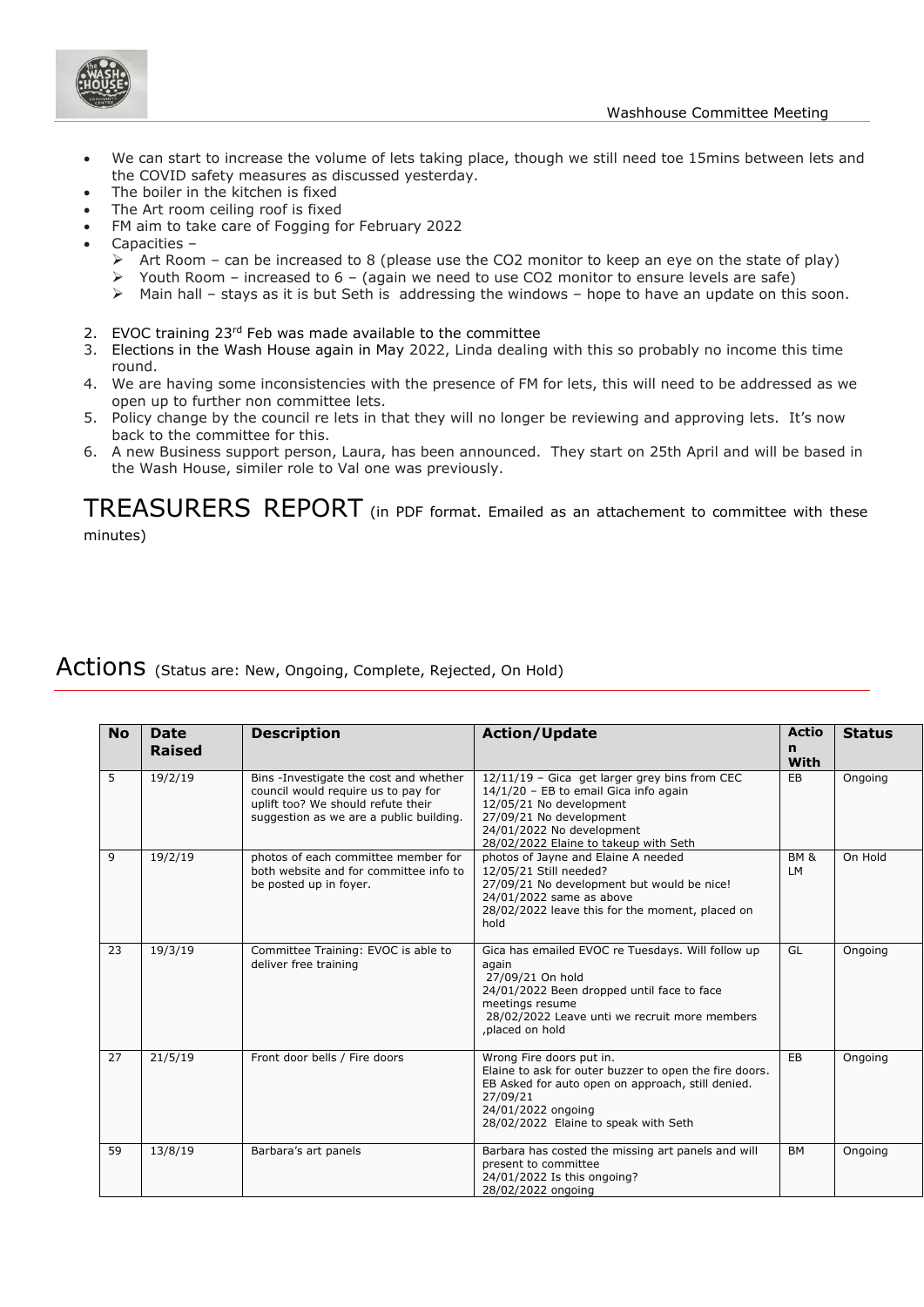

#### Washhouse Committee Meeting

| 61 | 13/8/19    | Decor and Signage                                                                                          | 12/05/21 Gica to look into tree purchase and<br>building of planter, for opening of WH<br>24/01/2022 Gica made presentation to Tool Library<br>for building of planters and raised beds in garden.<br>Unfortunately bid unsuccessful.<br>28/02/2022 Elaine to let council know we are<br>proceeding with landscaping (planters). Gica to<br>lisaise with Ross on sizing and costs.                                                                                                                                                                                                                                                                                                                                                                                                                                                                                                                                                                                                                                                                                                                                                                             | GL/EB      | Ongoing |
|----|------------|------------------------------------------------------------------------------------------------------------|----------------------------------------------------------------------------------------------------------------------------------------------------------------------------------------------------------------------------------------------------------------------------------------------------------------------------------------------------------------------------------------------------------------------------------------------------------------------------------------------------------------------------------------------------------------------------------------------------------------------------------------------------------------------------------------------------------------------------------------------------------------------------------------------------------------------------------------------------------------------------------------------------------------------------------------------------------------------------------------------------------------------------------------------------------------------------------------------------------------------------------------------------------------|------------|---------|
| 67 | 10/9/19    | New website action' for website to<br>encourage people to see the potential<br>for hiring. GL to progress. | Lindsay Perth has moved materiel to Square Space<br>12/05/21 Gica to get update from Lindsay<br>24/01/2022 On hold for now<br>28/02/2022 Gica to speak to Lindsay again about<br>doing website                                                                                                                                                                                                                                                                                                                                                                                                                                                                                                                                                                                                                                                                                                                                                                                                                                                                                                                                                                 | GL         | On hold |
| 78 | 12/11/19   | Management of Centre                                                                                       | Wide ranging discussion on future of centre and<br>pressures on the cttee. Jayne has arranged with a<br>facilitator to work with cttee. On hold until after<br><b>AGM</b><br>27/09/21<br>did not discuss this time<br>24/01/2022 Not discussed til we can meet face to<br>face<br>28/02/2022 Leaving this for the mo                                                                                                                                                                                                                                                                                                                                                                                                                                                                                                                                                                                                                                                                                                                                                                                                                                           | JS         | Dropped |
| 84 | 22/9/2021  | <b>Weekend Lets</b>                                                                                        | Limited keys to be available going forward.<br>The committee agreed proposal that management<br>cttee members shoud continue to hold keys, along<br>with main groups, and that trust should be<br>recognised by CEC. EB to propose this to Seth.<br>27/09/21<br>24/01/2022 Update needed<br>28/02/2022 Ongoing                                                                                                                                                                                                                                                                                                                                                                                                                                                                                                                                                                                                                                                                                                                                                                                                                                                 | All        | Ongoing |
| 86 | 22/9/2021  | Contact Remakery for youth group                                                                           | No progress this month 27/09/21<br>24/01/2022 ongoing<br>28/02/2022 Remakery not available now                                                                                                                                                                                                                                                                                                                                                                                                                                                                                                                                                                                                                                                                                                                                                                                                                                                                                                                                                                                                                                                                 | BM         | Dropped |
| 89 | 22/9/2021  | <b>Covid Questions</b>                                                                                     | GL raised question as to when we can stop doing<br>1.<br>touch point cleaning, EB to raise with Seth.<br>Agreed that this is not the proven science. Lynn<br>spends considerable time (while paying for the<br>hall at same time) cleaning chairs in between<br>dog groups. We request that CEC updates us on<br>this protocol, as feeling it to be unneccsary.<br>2.<br>Does enjoy a ball's CR need to wear a mask, EB<br>to raise with Seth.<br>How will heating the centre work with the doors<br>3.<br>and windows open, EB to raise with Seth.<br>Cttee discussed heating issue and would like to<br>request CEC to come and service the main hall heater<br>as its very noisy and problematic to turn off. No<br>immediate solution winter issue of keeping windows<br>open and heating on. Agreed thatw e would stick to<br>the max numbers (20 for hall and 6 for art room) as<br>top windows don't open in hall . 27/09/21<br>24/01/2022 Issues ongoing tho recent BUG meeting<br>held (EB attended)<br>(As of 10 <sup>th</sup> Feb BUG meeting we can now increase<br>number of lets with 15 min gap between.)<br>28/02/2022 The above remains info. | EB         | Dropped |
| 90 | 28/02/2022 | Porty Food Project                                                                                         | Hazel from food project was invited to speak to the<br>committee about linking with the WH. Discussion<br>around moving the WH freezers to be more<br>accessible for the public. Conversation about<br>potential links with the Youth Group and future<br>youth café. Jayne will give them access on Fridays<br>for drop offfor now                                                                                                                                                                                                                                                                                                                                                                                                                                                                                                                                                                                                                                                                                                                                                                                                                            | JS         | New     |
| 91 | 28/02/2022 | Room Booking Hire agreements                                                                               | We agreed to review room booking hire<br>arrangements annually. Find risk register and send<br>to Jayne.                                                                                                                                                                                                                                                                                                                                                                                                                                                                                                                                                                                                                                                                                                                                                                                                                                                                                                                                                                                                                                                       | ALL/<br>EB | New     |
|    |            |                                                                                                            |                                                                                                                                                                                                                                                                                                                                                                                                                                                                                                                                                                                                                                                                                                                                                                                                                                                                                                                                                                                                                                                                                                                                                                |            |         |